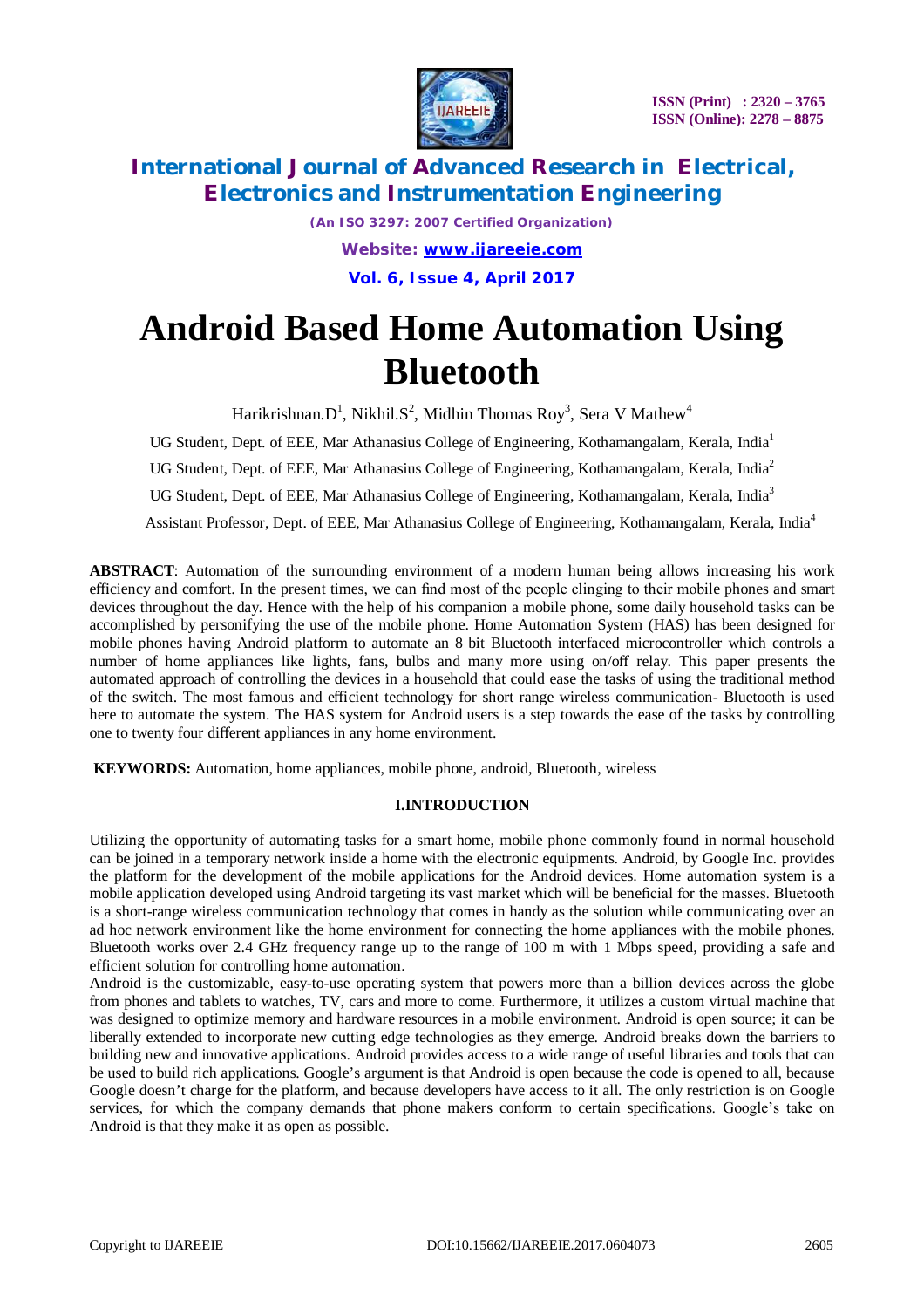

*(An ISO 3297: 2007 Certified Organization)*

*Website: [www.ijareeie.com](http://www.ijareeie.com)* **Vol. 6, Issue 4, April 2017**

### **II.SYSTEM BLOCK DIAGRAM**



Fig. 1 Block diagram of the system

The block diagram in figure 1, shows all the major components that is required for the system. The controlling device for the whole system is a microcontroller. Bluetooth module is interfaced to the microcontroller. The data received by the module from the phone is fed as input to the controller. The controller acts accordingly on the relays to switch connected electrical appliances. In achieving the task the microcontroller is loaded with embedded C language. For controlling devices of home or office, firstly Bluetooth connection of mobile and Arduino board will be done. The devices will be connected to Arduino BT board using relays or simply resistors. The person who wants to switch ON/OFF particular device will send the signal from Mobile to Controller through Bluetooth. Then as per requirement the controller will operate devices. The sensors that connected to the main control board measure room temperature and humidity level in the house. The indication from the sensor is able to remind the user to switch on/o $\Box$  fan in the house.

### **III. HOST MODULE**

The operating device or the controller we are using is a Samsung Galaxy Y S5360. It operates on Gingerbread OS (API level 8) with 835MHz single-core processor. The executable application is installed on the device with communicates with the server (PC), which in turn send communicates with the client modules or the house appliances through a relay board designed for parallel interfacing.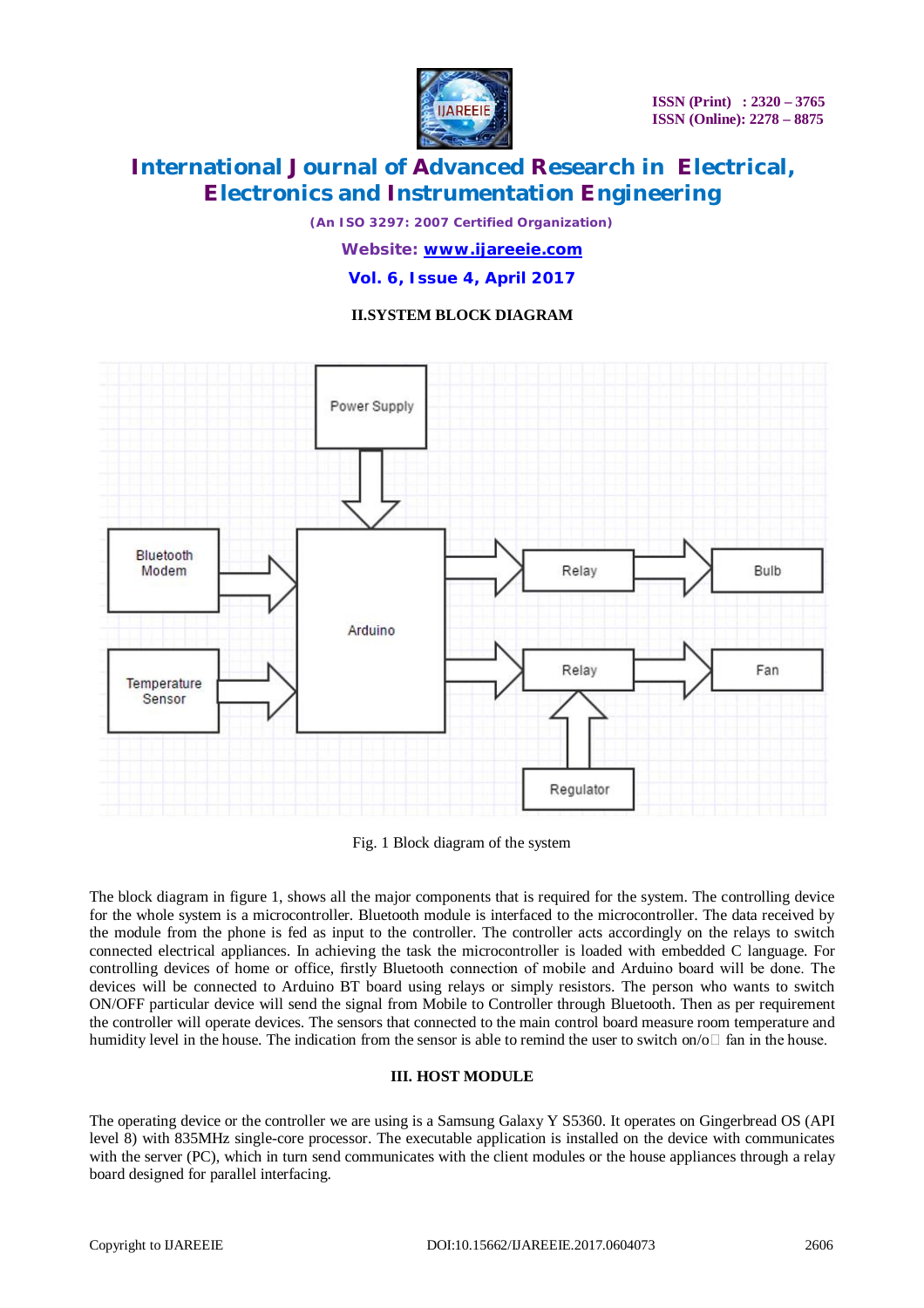

**ISSN (Print) : 2320 – 3765 ISSN (Online): 2278 – 8875**

# **International Journal of Advanced Research in Electrical, Electronics and Instrumentation Engineering**

*(An ISO 3297: 2007 Certified Organization)*

## *Website: [www.ijareeie.com](http://www.ijareeie.com)* **Vol. 6, Issue 4, April 2017**

#### **IV. RELAY INTERFACE CIRCUIT**

The relay interface circuit is used to connect the PC with the household electronic or electrical appliances. The circuit comprises of a relay (5v, 5A), a freewheeling diode, a transistor to drive the relay energizing input and connectors to interface parallel port. For testing purpose we are using two fans and two 100 W bulbs (serving as light bulbs).

A relay is an electrically operated switch. Many relays use an electromagnet to mechanically operate a switch, but other operating principles are also used, such as solid-state relays. Relays are used where it is necessary to control a circuit by a low−power signal (with complete electrical isolation between control and controlled circuits), or where several circuits must be controlled by one signal. The first relays were used in long distance telegraph circuits as amplifiers they repeated the signal coming in from one circuit and retransmitted it on another circuit. Relays were used extensively in telephone exchanges and early computers to perform logical operations.

#### **V. ARDUINO INTERFACE**

Arduino is an open-source computer hardware and software company, project and user community that designs and manufactures microcontroller−based kits for building digital devices and interactive objects that can sense and control the physical world. In this project the microcontroller used for programming is the arduino compiler whose coding is one in embedded C programming language. The high-performance Atmel 8−bit AVR RISC−based microcontroller combines 32KB ISP flash memory with readwhile−write capabilities, 1KB EEPROM, 2KB SRAM, 23 general purpose I/O lines, 32 general purpose working registers, three flexible timer/counters with compare modes, internal and external interrupts, serial programmable USART, a byte−oriented 2−wire serial interface, SPI serial port, 6− channel 10−bit A/D converter (8−channels in TQFP and QFN/MLF packages), programmable watchdog timer with internal oscillator, and five software selectable power saving modes. The device operates between 1.8−5.5 volts.

#### **VI.MODES OF OPERATION**

The working of the Android Operated Smart Home is categorized into two modes of operation:

- 1. Automatic
- 2. Manual

In automatic mode, the speed of fan is adjusted according to the measured value of temperature. Bulb is turned ON or OFF according to intensity of light available in the room. Normally, before commencing communication, devices can use two methods for initiating communication with each other which can be done normally either by discovering other nearby devices to detect the address and services that are provided by other devices or by knowing the device address beforehand and directly using that address for further communication process. In Home Appliance Control, the later method is used.

In manual mode, speed can be adjusted using the android application in the android phone. Conventional way means traditionally all the devices are controlled using the android app through bluetooth module. Any user wants to make device ON/OFF without using HAS then he/she can use particular switch attached to device.

### **VII. APPLICATION FLOW CHART**

The application flow chart in figure 2 shows the program flow. The Bluetooth module and connected relays are initialised first. The modem will now check for any data. If any data is received, it will identify the device and the mode in which it is to be controlled. If the received data suggests to controlling the fan in automatic mode, the modem will send data to the temperature sensors via controller. The controller is programmed to execute a particular action for a particular value of received data.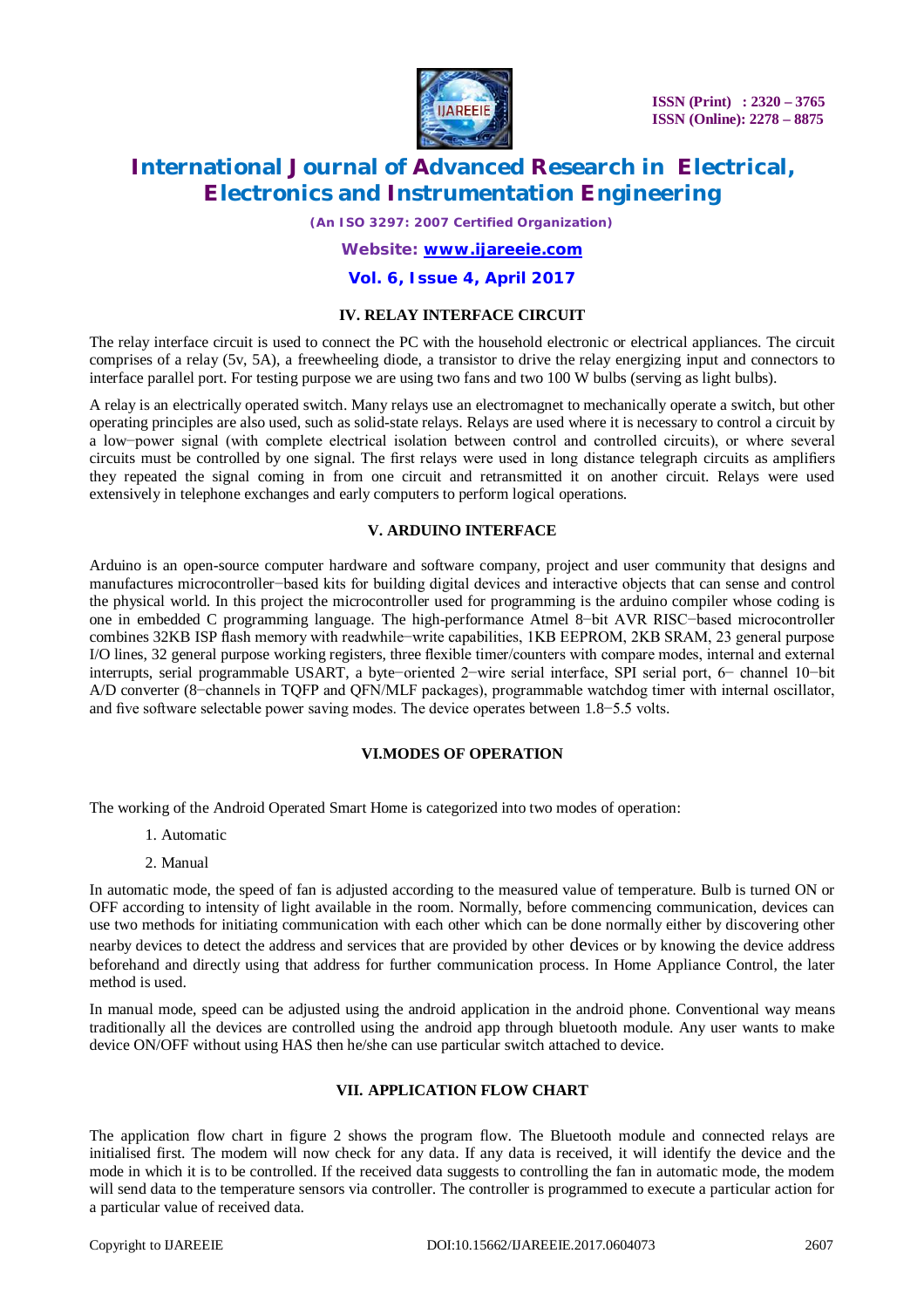

*(An ISO 3297: 2007 Certified Organization)*

*Website: [www.ijareeie.com](http://www.ijareeie.com)* **Vol. 6, Issue 4, April 2017**



Fig. 2 Application flow chart

### **VII. RESULT AND DISCUSSION**

Finalised hardware is shown in figure 3. The android operated smart home was designed and implemented. Simulation in Proteus showed expected results. The proposed design used a smartphone app to control the electrical equipments. The system reduces the human labour required for switching on and off the electrical equipments.



Fig. 3 Experimental Setup